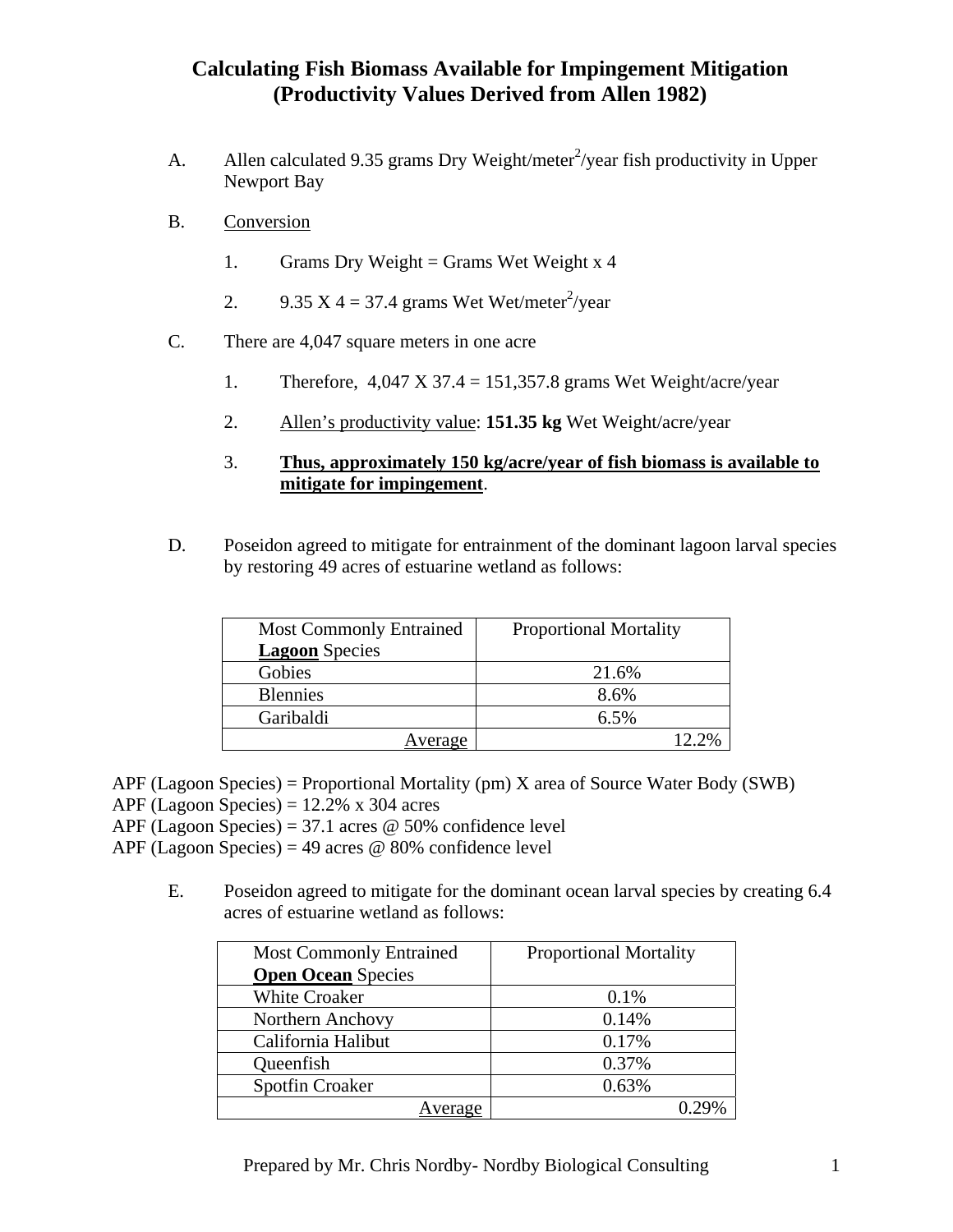## **Calculating Fish Biomass Available for Impingement Mitigation (Productivity Values Derived from Allen 1982)**

APF (Open Ocean Species) = Pm x SWB APF (Open Ocean Species) = 0.29% x 22,000 acres x 1/10 APF (Open Ocean Species) =  $6.4$  acres @ 80% confidence level

- F. The mitigation wetlands will produce OTHER fish species, i.e., those that are not commonly entrained.
	- 1. To the extent that mitigation wetlands produce fish OTHER than gobies, blennies and garibaldi, the biomass of these other fish can be used to offset impingement mitigation in 49 acres.
	- 2. To the extent that mitigation wetladns produce fish OTHER than white croaker, northern anchovy, California halibut, queenfish and spotfin croaker, the biomass of these other fish can be used to offset impingement mitigation in 6.4 acres.
- G. Per Allen, the mitigation wetlands will produce approximately 150 kg/year of fish biomass.
- H. Per Allen, the mitigation wetlands will produce fish species that are predominantly NOT the most commonly entrained (i.e., OTHER fish)